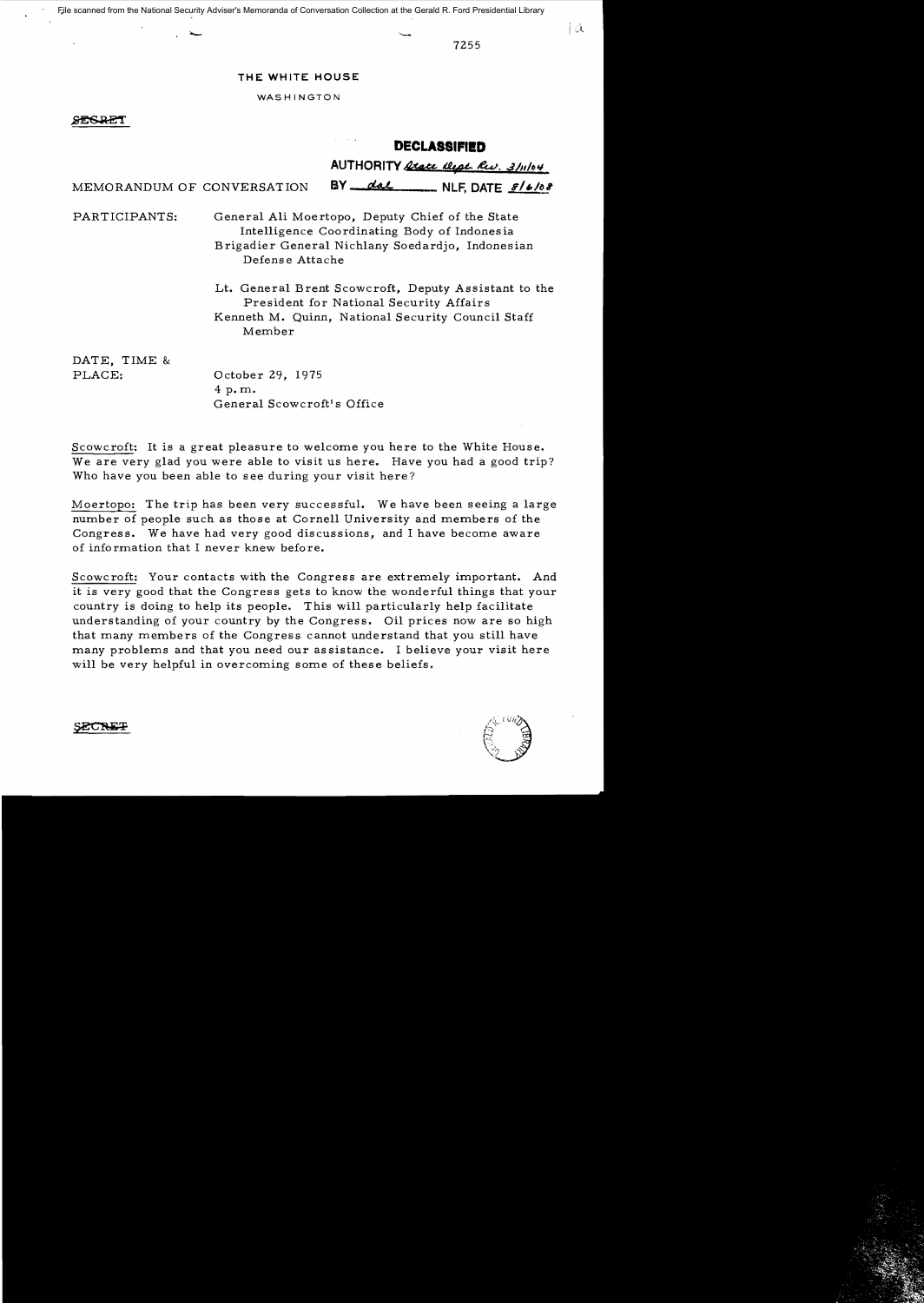### SECRET

Moertopo: We have also had some difficulties regarding the human rights issue. However, I met with Congressman Fraser and we had a very good discussion. I believe he now understands our problem more fully.

Scowcroft: Yes, Congressman Fraser is a very sincere person, although we sometimes have our differences.

Moertopo: Some of the questions are difficult to answer. We also had a good discussion with members of the Senate Foreign Relations Committee and the House International Relations Committee.

Scowcroft: We will soon be sending up our proposals for security assistance. We are asking for a substantial increase in aid to your country. But you should be aware that this is going to be a very tough year with our Congress. We will do our best, however, to get everything we can for you. Your meeting with members of the Congress in this regard is particularly helpful.

Moertopo: I am sorry I missed seeing Otto Passman.

 $\overline{\phantom{a}}$ 

Soedardjo: Does Passman still have unworkable attitudes about us?

Moertopo: If I had just had the opportunity to discuss Indonesia with him, I am sure he would understand.

Scowcroft: Passman is very realistic. He would understand. He is a practical man. Besides, he has a very great interest in rice. We can work quite well with him. Your very helpful gesture on the recent OPEC price increase is appreciated. We will point this out when we deal with the Congress so they will be more sympathetic to your position.

Moertopo: We have been helpful to you twice. First, when we did not support the oil embargo and now when we did not go along with the recent price increase.

Scowcroft: The problem is that our Congress seems to lump all the OPEC countries together. You have been very responsible within OPEC and that has been very helpful.

Moertopo: From the outside, OPEC looks very strong. But inside it is not so strong because different members have different interests. There are three factors within OPEC which must be considered. First, is the problem of leadership in the Middle East. Second is the Israeli problem. Both of these are divisive issues within OPEC and they tend to make the organization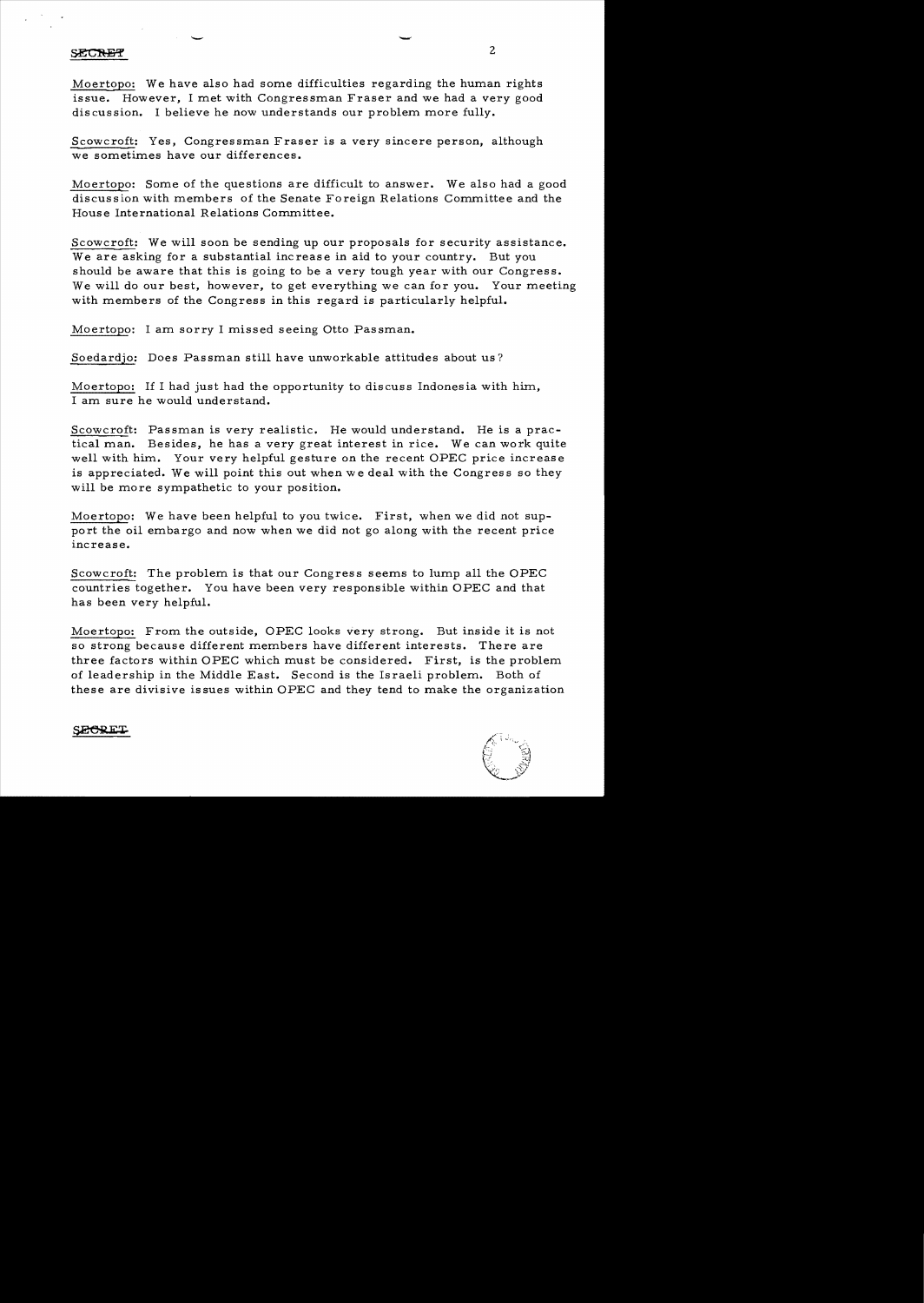# .<br>S<del>ECRET</del>

weak. The third internal factor is oil and here you have such sub-is sues as price, supply and the preservation strategy. There are differences of view on all of these and they tend to make OPEC a complex situation which is not as strong as it seems from the outside. In addition, there are external factors which influence OPEC as well, such as relationships between the Middle East countries and Venezuela and between Iran and Saudi Arabia. A final point is that internally OPEC has some radical members such as Iraq, Libya and Syria. These three countries are radical because when OPEC was being founded, they were still negotiating with foreign countries which owned the oil companies within their borders. This experience pushed them in a radical direction and so now they are the ones who are always demanding price increases. Another problem is that Iran is not satisfied with the OPEC arrangement.

3

Scowc roft: Who is winning the leadership struggle?

Moertopo: Venezuela, Iran and Saudi Arabia are vying for leadership now, but it is not clear who will win. Previously, the Saudis were strong because the King knew where he was going. The new King is not certain. I have known this new King from before he was King, and I don't believe he is as strong as the old King. It is very difficult to cooperate fully with the Arab societies. We ourselves are a Muslim state, but you could not turn this into profits. It is only an emotional issue which comes into play from time to time. To increase our profits we joined OPEC.

Scowcroft: It is good that you are in OPEC. You are a force for modernization and balance, and we certainly appreciate these efforts.

Moertopo: If I may ask, what is going on now regarding a Middle East settle ment?

Scow croft: The Sadat visit is going very well. The important thing is to not let things stagnate. We have to keep the momentum going. The settlement is good, but there are some problems in the Arab world, especially with the Syrians who feel they will be left out. We will try to get some movement going on the Syrian front. On the whole, we are making progress. But there are difficult times ahead. We have done the easiest steps first. The Golan Heights, the Palestinian question and the status of Jerusalem are much more difficult issues. President Sadat is a very far-sighted man. He is doing very well for his people. He has a genuine interest in achieving a settlement.

Moertopo: A settlement is also in our interests. Our burden will be lessened by a Middle East settlement.

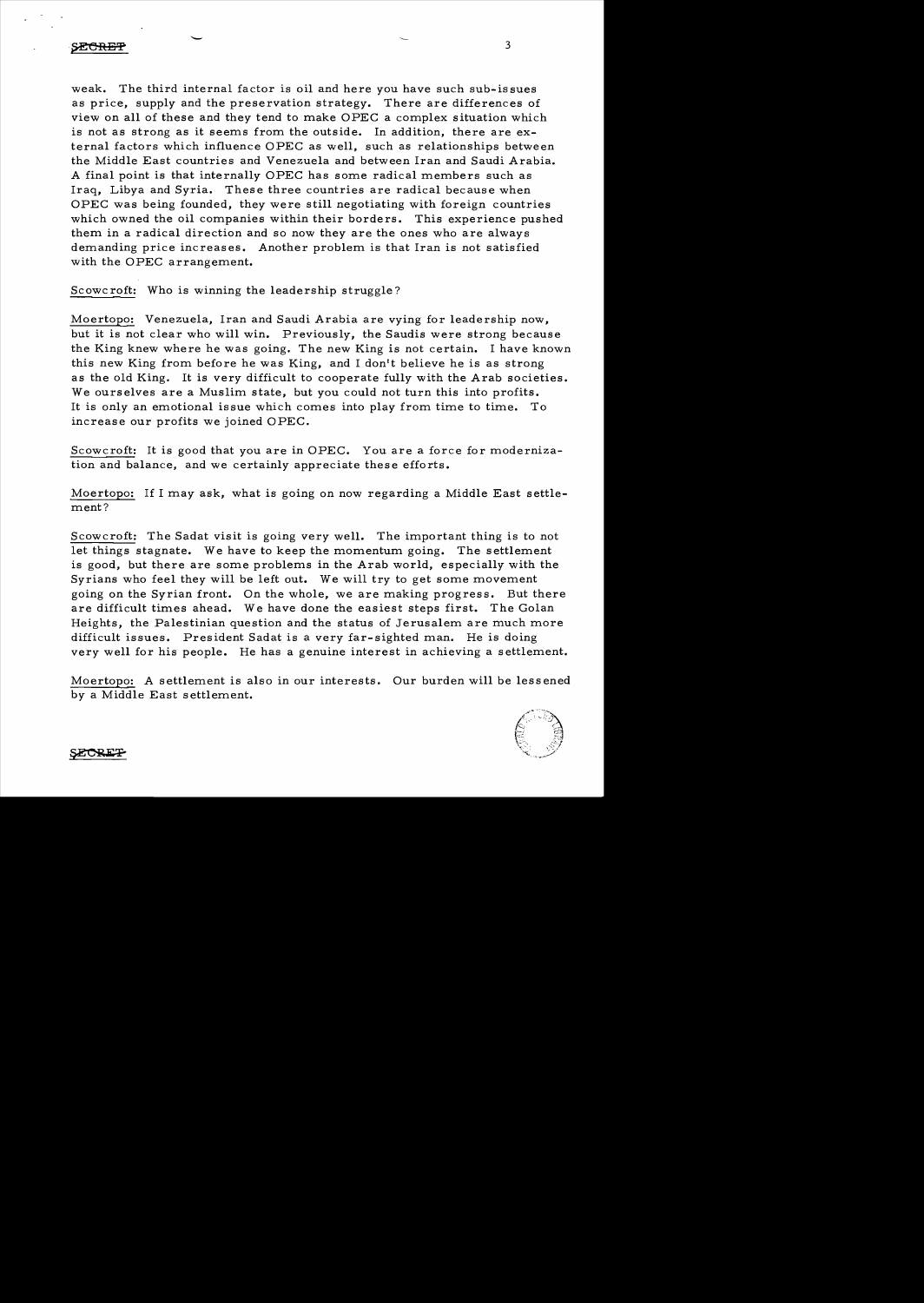SECRET

Scowcroft: Yes, you're right. Another conflict or embargo would put very bad pressure on Indonesia.

Moertopo: I have met Sadat before. Sadat seemed serious about settling. The economic conditions will get worse. This is probably forcing him to reach a settlement.

Scowcroft: Yes, Egypt needs to devote its resources to economic development instead of to military equipment. But this isn't easy for him. He has his problems too with the settlement.

Moertopo: I have been sure that you were on the right course for some time now. We had hoped that there would be success. The emotional feeling created by your progress would help solve problems in the future. But these problems will be much more difficult. The question of Jerusalem, for instance, is a very emotional problem.

Scowcroft: I agree. Each step forward gets the two sides more used to negotiating with each other, even though they are doing it now through us. But the progress so far helps build the confidence on both sides and in the future they will be willing to make additional steps. Success with Syria is uncertain. We are exploring possibilities in this regard with Sadat. President Ford is very determined to keep this momentum going and to achieve further agreement on the remaining questions.

Moertopo: I would like to talk to you for a minute about ASEAN. Indonesia will exercise the mechanism of national resilience to control and secure its area. National resilience is a national equilibrium, an ability to solve problems. It refers to increasing the capacity of a nation and is made up of seven factors:

1. Ideology which creates the motivation of the nation.

2. Politics which involves increasing living standards, job opportunities and national development.

3. Economy which influences economic production, which means agriculture, but also attracting foreign capital. Agriculture is the base upon which we will build and which will influence the other areas of the economy.

4. The social condition which involves the status of society and change from a traditional to a moderate society and from an inward looking one to an outward looking one.



5. Cultural.

STORET

4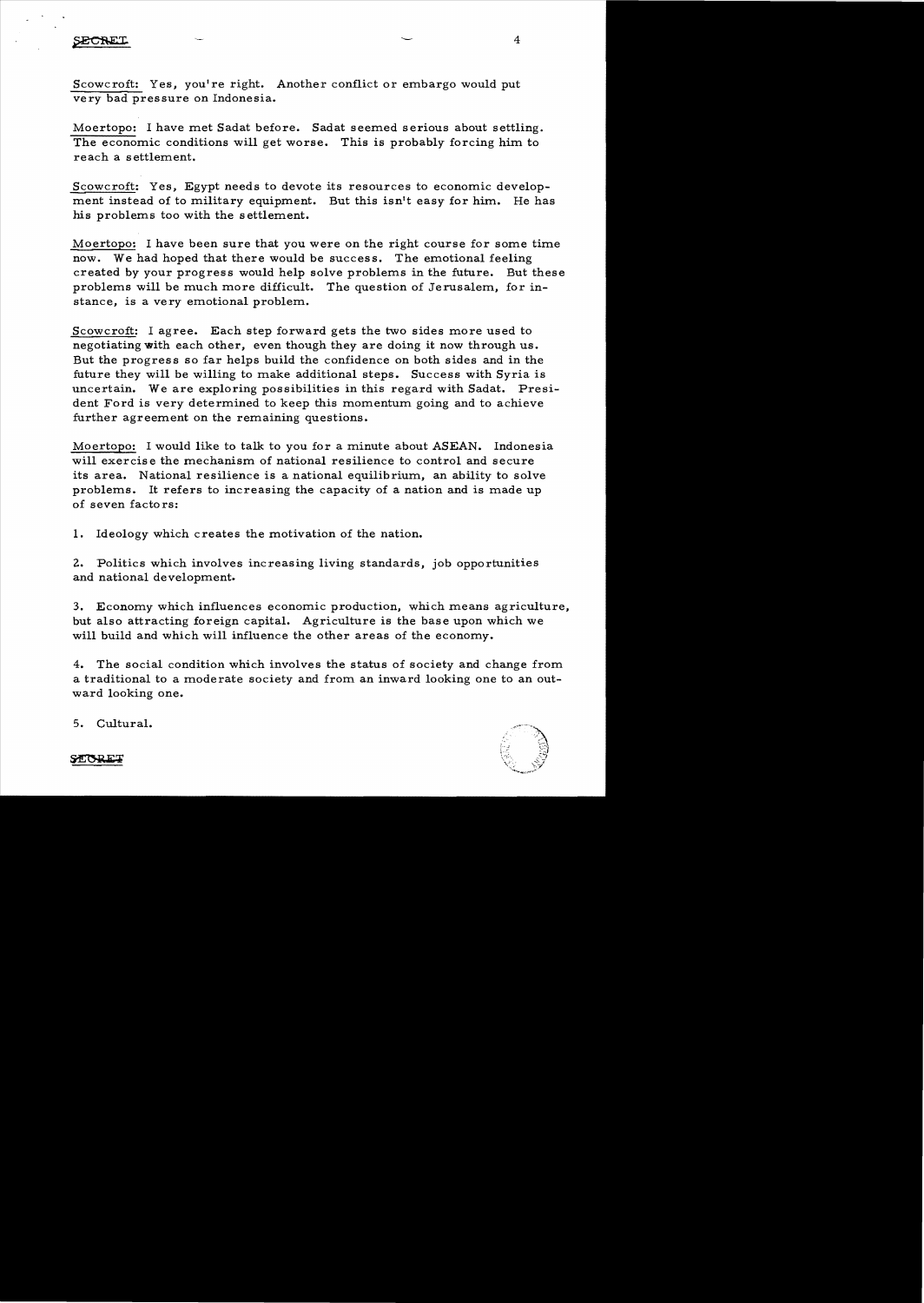### 6. Military.

7. Technology.

 $\overline{a}$ 

These factors all pertain to our relations to our neighbors. If we want to control our neighbors, we must develop relationships in all areas. Now we have some agreement with our neighbors. We want to use this understanding to improve our relationship with all our neighbors. We want to use this understanding with all our neighbors to develop regional resilience. This does not mean establishing a military pact. But it does mean cooperating together in such things as joint exercises and exchanges of hardware and software.

Scowcroft; Have you discussed security then within ASEAN?

Moertopo: Yes, yes. But our final backbone is the U. S. For the next 10 to 15 years we will need U. S. presence. We must accept these conditions and use this time to develop ourselves. Everyone agrees on the U. S. presence remaining there. The U. S. is an Asian power and Pacific power and must remain. We are within the nuclear umbrella and the nations of Asia and the Pacific must accept these realities. In fact, we need it. The U. S. , Russia and China are all contending in this area. We prefer that the U. S. be the controlling power in this relationship and help maintain this balance. We need this. Other states like the Australians and the Philippines must accept this reality. Our cooperating with some other states in the area is difficult. For instance, dealing with India is hard for us. They now have a security agreement with the USSR. Burma is difficult too because they are so isolated. But in this balance the Indian Ocean and the Pacific, the U. S. presence is needed. Now that you are there, we will take this opportunity to create cooperation between Indonesia, Japan, the ASEAN states and Australia, Japan is very willing to increase this cooperation because it believes it will insure stability in the area. But we need your understanding and your support in this endeavor.

Scowcroft: You have it. We want to be a good and reliable friend. If President Ford has it his way, it will be like this. Some people in the Congress think that we have no further role to play in the Pacific. We think they are wrong. We will continue to be active, but we look to you for leadership in the area. We will be a good friend.

Moertopo: Leadership must be earned. It is difficult to achieve. We could not do it without the U. S. We are still too weak.

**SPICTRY**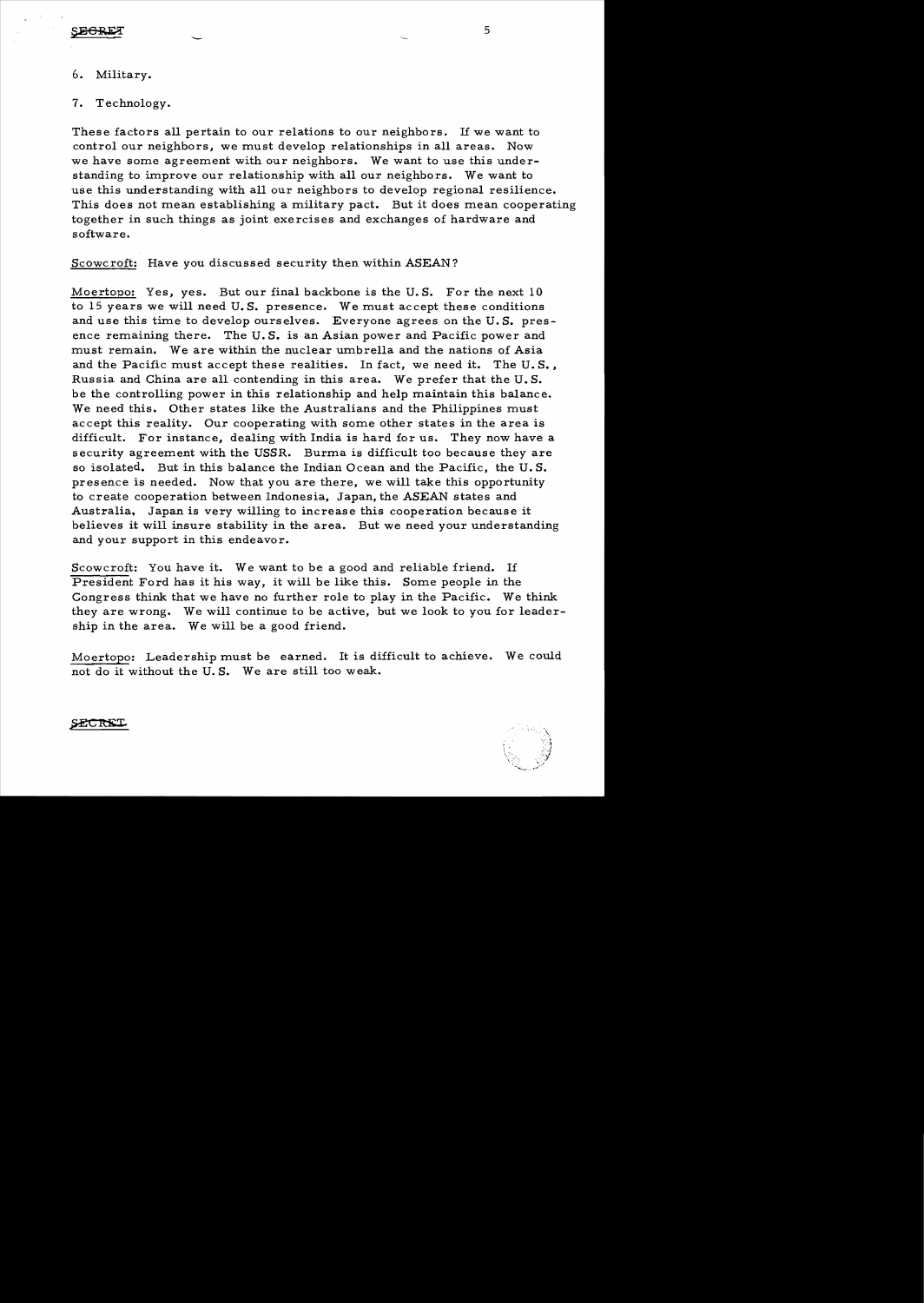Scowcroft: You are working at it. We hope to maintain a very close relationship with you to exchange ideas and to work closely together to maintain stability.

Moertopo: Maintaining relations with China is very difficult. There is not only the governmental relations to consider but also the influence on people in society. We must prepare our people first so that they can accept the idea of China as a neighbor. Current experience of Malaysia is valuable to us in this regard because we will be able to see the consequences of relations with Peking. Communists use two strategies at the same time. First, on a government to government basis, they stress peaceful coexistence; while secondly, on a Party basis, they support liberation movements which are trying to create Communist governments. This is very dangerous for us. So we must watch very carefully to see if China is really sincere. Finally, we have a domestic problem with the Chinese people in Indonesia. Actually, there are five different facets of dealing with China. First. PRC. Second, Taiwan. Third, the Chinese in the territory of Hong and Macau. Fourth, the international Chinese population split throughout other countriesin Asia. Fifth. the domestic Chinese population in Indonesia itself. This is a Chinese problem. If it could coordinate all of these elements itself. it would make it the most powerful force in the whole world. Our strategy is to block unification of these five elements.

Scowcroft: You are smart. You have problems but you should also remember that it is useful to have the Chinese as a counterbalance to the Russians.

Moertopo: Your dialogue with Peking in this regard is most important. We have taken too much of your time already. Thank you very much for receiving me here today.

Scowc roft: It is always a pleasure to receive our Indonesian friends here at the White Hous e.

6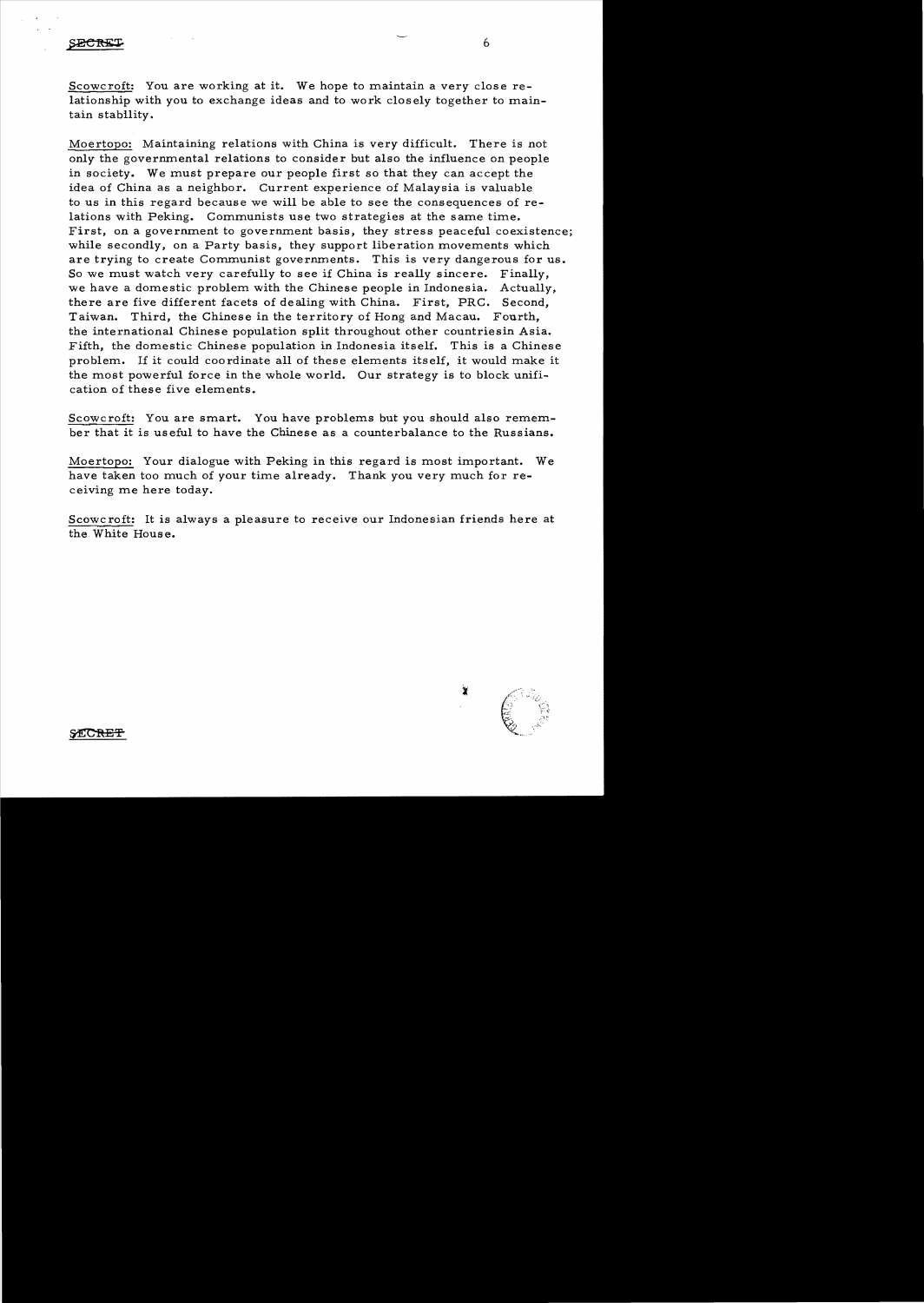**MEMORANDUM** 

## NATIONAL SECURITY COUNCIL

**ACTION** October 31, 1975

### SECRET

MEMORANDUM FOR:

FROM:

GENERAL SCOWCROFT JOHN J. TAY.

SUBJECT:

Memorandum of Conversation

Attached at Tab A is a memorandum of conversation covering your meeting with Indonesian General Ali Moertopo.

# RECOMMENDATION:

That you approve the memcon at Tab A.

APPROVE / 7 DISAPPROVE

**DECLASSIFIED** E.O. 12958, SEC. 3.5 NSC MEMO, 1179408, STATE DEPT. GUIDELINES BV. NARA DATE  $4404$ 



**SECRET** 

ି ଦ